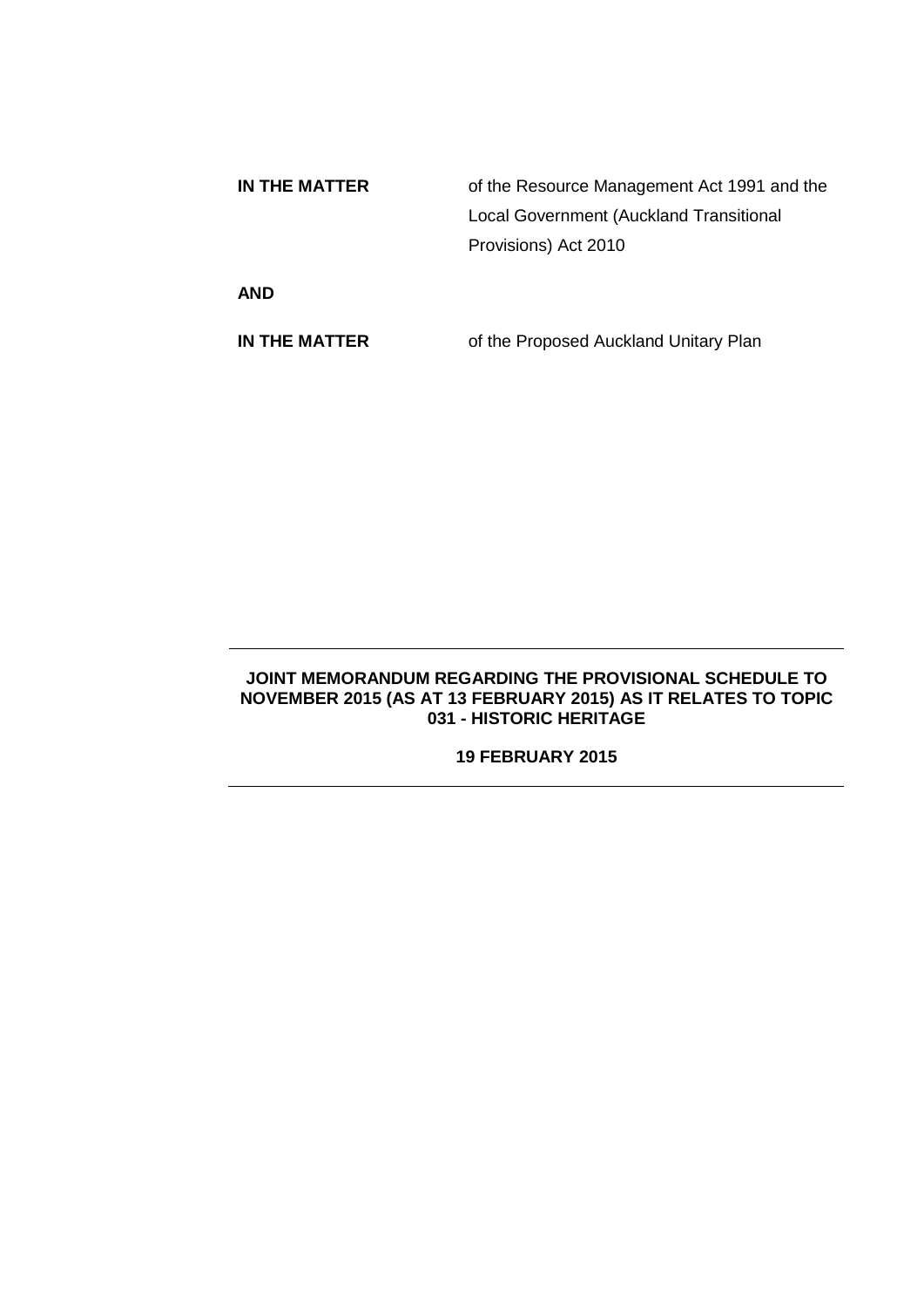- 1.1 This memorandum is jointly filed on behalf of Auckland District Health Board, McDonalds Restaurants (NZ) Limited, Unitec Institute of Technology, Museum of Transport and Technology, St Kentigern Trust Board, University of Auckland, Britomart Group Company, Property Council, Ports of Auckland Limited, General Trust Board of the Diocese of Auckland, Bledisloe Estate Trust, Smith and Caughey, 273 Neilson Street Limited, Jarrod Blundell, Department of Corrections, The Urban Design Forum New Zealand and New Zealand Institute of Architects.
- 1.2 These parties have lodged primary and further submissions on Topic 031 - Historic Heritage of the Proposed Auckland Unitary Plan ("**PAUP**") and have attended the mediation on this topic that was held from 11 - 13 February 2015. The submitters listed above have formed the "**Heritage Working Group**" for the purposes of adopting a joint approach to certain matters addressed in Topic 031.
- 1.3 This memorandum relates to the provisional hearing schedule dated 13 February 2015 ("**Schedule**") and requests an extension to the dates for Topic 031 currently set down in that schedule.
- 1.4 The parties consider the current timeframes are too restrictive in light of the progress made at mediation, and believe that allowing a longer period of time for informal negotiations will result in the parties listed above being able to establish a consolidated set of provisions with the aim of narrowing the issues to be brought before the Hearings Panel. This extension will also allow time for Council to establish its position on the provisions prior to witnesses commencing evidence preparation.
- 1.5 The current Schedule evidence exchange and hearing dates are:
	- (a) Council evidence in chief **27 February 2015**;
	- (b) Submitter evidence in chief **9 March 2015**;
	- (c) Rebuttal evidence **16 March 2015**; and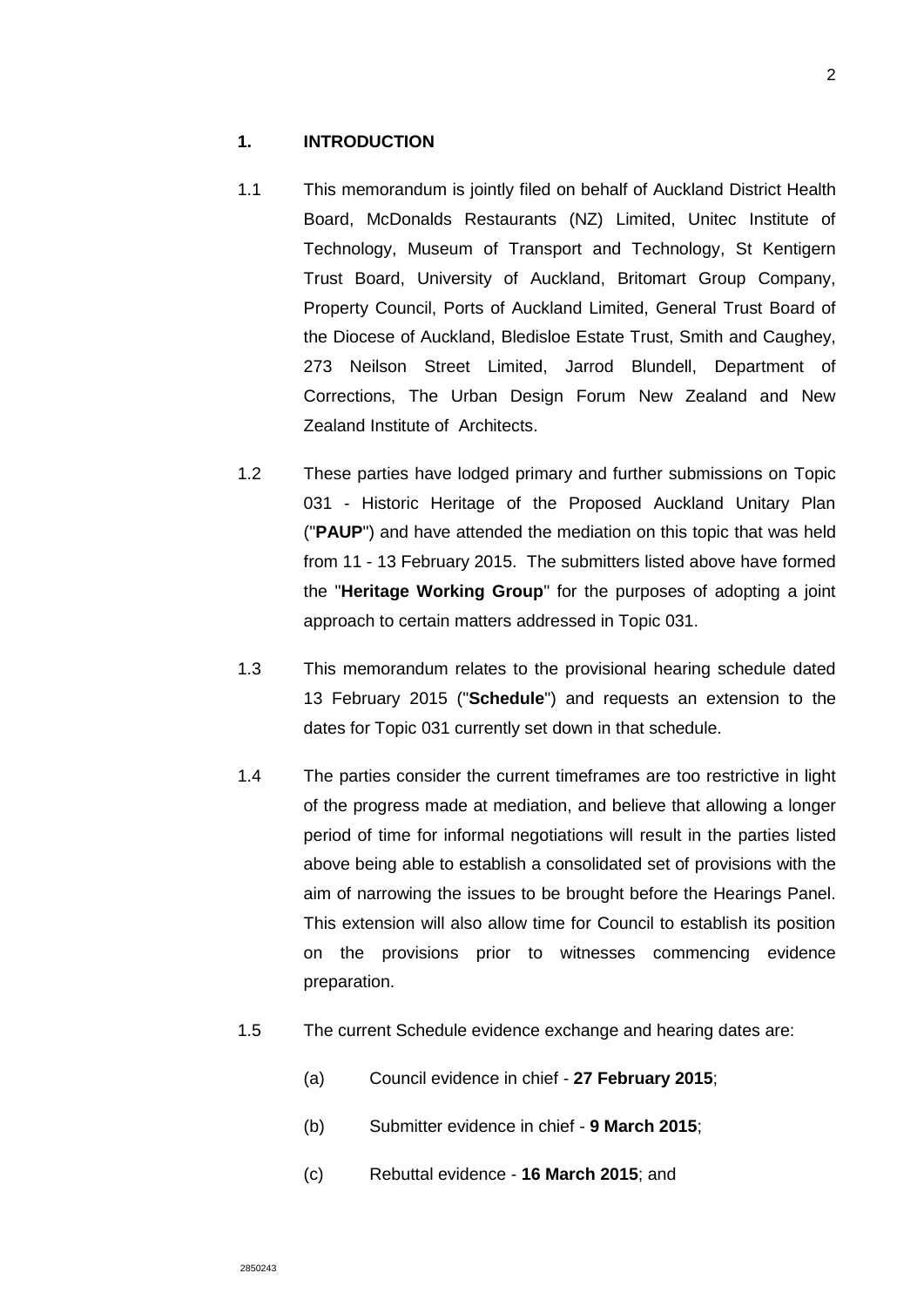- (d) Hearing **23 and 24 March 2015**.
- 1.6 The Group seeks changes to the Schedule to extend the evidence exchange and hearing dates as follows:
	- (a) Further Mediation **23 March 2015**
	- (b) Council evidence in chief **13 April 2015**;
	- (c) Submitter evidence in chief **28 April 2015**;
	- (d) Rebuttal evidence **5 May 2015**; and
	- (e) Hearing **14 and 15 May 2015**.
- 1.7 The Council has also indicated that it supports this request.
- 1.8 The Group's reasons for the extension are discussed in detail below.

#### **2. REASONS FOR EXTENSION**

#### **Collective approach**

- 2.1 Members of the Group attended the 031 Historic Heritage mediation on 11 - 13 February 2015. The mediation sessions addressed sections C3 (unscheduled heritage) and E3 and J2 (scheduled historic heritage) of the plan. Although the Council reserved its opinion on many aspects, it became apparent that many of the parties in attendance had similar views as to how the proposed provisions might be amended to address their relief.
- 2.2 In particular, there was general agreement that the provisions of section C3 ought to be reconsidered in light of the Council's intended purpose for that part of the plan, and the Council team agreed that a revised version of section C3 would be circulated to the parties following mediation. The Council also proposed a number of substantive changes to parts E2 and J2 of the Plan for the purpose of mediation, in particular with respect to concepts of adaptation and partial and substantial demolition. Following a useful discussion in respect of those proposed changes at mediation, it was evident that a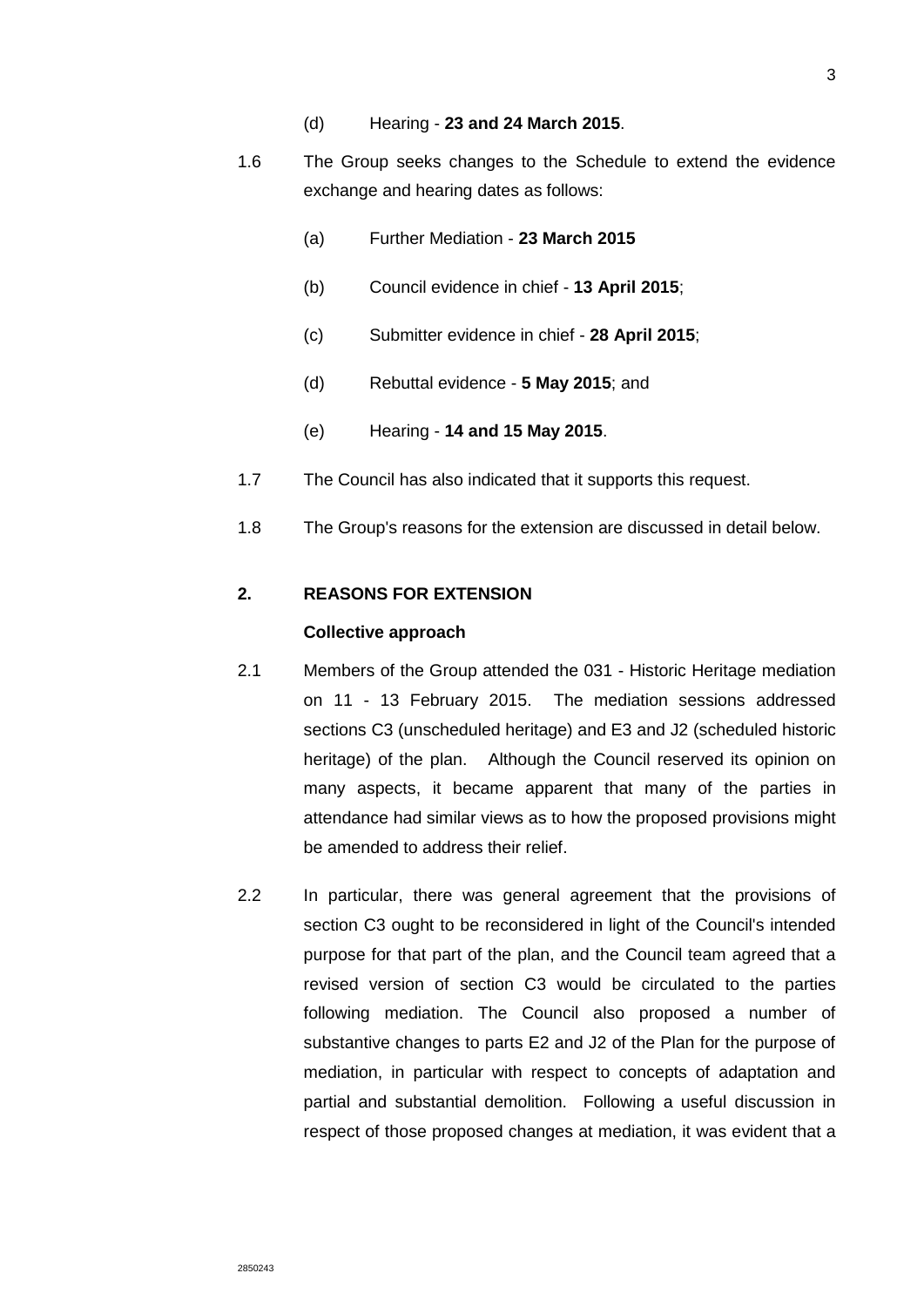revised version of section E2 and J2 could address a number of the remaining concerns held by the parties to this memorandum.

- 2.3 The parties to this memorandum consider that, if sufficient time were to be given to allow for informal discussions surrounding these provisions, they will be able to narrow any remaining issues significantly, and possibly develop an agreed set of provisions. The parties accept that there may be other submitters who disagree with any resolution between them and that the Panel may choose to reject any package of provisions agreed by them.
- 2.4 Nevertheless, the parties consider that significant advantages will accrue if evidence exchange and the hearing is delayed, including:
	- (a) The range of relief before the Panel will be reduced, which should enable the Panel to concentrate on the options and the rationale for each approach.
	- (b) The time and expense involved in preparing and reading evidence will be reduced.
	- (c) The Group consider that informal discussions on this topic will result in improved provisions as well as reduced areas of dispute.

### **Council position**

- 2.5 Although the Council team reserved its position on many matters during mediation, the Council indicated it was willing in principle to consider a number of matters raised throughout the course of discussions.
- 2.6 However, given the limited time available for mediation, the Council team was not in a position to provide feedback throughout the course of mediation, in order to allow any substantive progress to be made.
- 2.7 If the proposed extensions were granted, the Council team will have an opportunity to carefully work through the matters raised at the mediation and, ultimately, to attach an updated version of its proposed provisions to its evidence-in-chief. This will mean that the submitters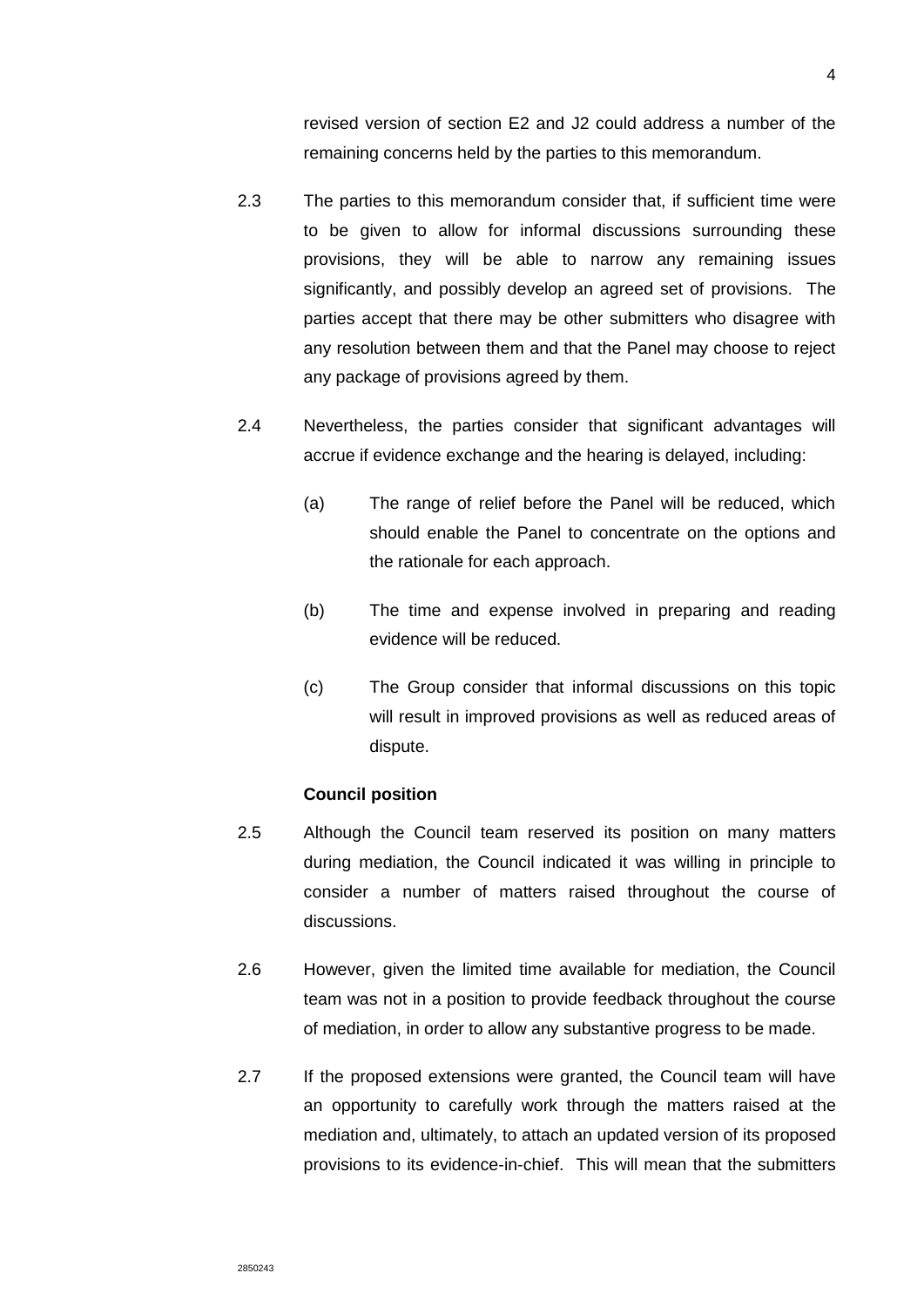have the opportunity of producing joint planning statements that reflect the Council's latest position, rather than producing lengthy and complex evidence on matters which have already been raised with Council.

- 2.8 The parties to this memorandum consider this approach will considerably shorten the hearing time and reduce the amount of material required to be considered by the Panel when making its decisions.
- 2.9 The parties understand that the Council also supports the suggested approach.

### **Interim Guidance on RPS Provisions**

- 2.10 The Group's request for extended time is especially relevant in light of the Hearings Panel's conference minute, released on 9 February 2015. Following the judicial conference held on 27 January, the Panel advised that it will issue interim guidance on the principal issues arising from submissions on the proposed Regional Policy Statement in mid-March.
- 2.11 A number of points raised by submitters in Topic 010 RPS Historic heritage, special character and natural heritage are directly related to the provisions currently being addressed in Topic 031. To prepare evidence on plan provisions which should be consistent with the RPS provisions that may subsequently be the subject of change, by way of interim guidance, will be an unnecessary use of time and resources.
- 2.12 Additionally, an extension of time will allow for greater consistency in process, as the majority of other topic hearings will take place following the release of the interim guidance.

#### **Accidental Discovery Protocols**

2.13 On 11 February, the Council issued a Memorandum of Counsel in relation to Accidental Discovery Protocols (Hearing Topics 031 Historic Heritage and 037 Mana Whenua Sites). The Council requested that the Accidental Discovery Protocols for both topics be mediated together and that the provisions under Topics 031 and 037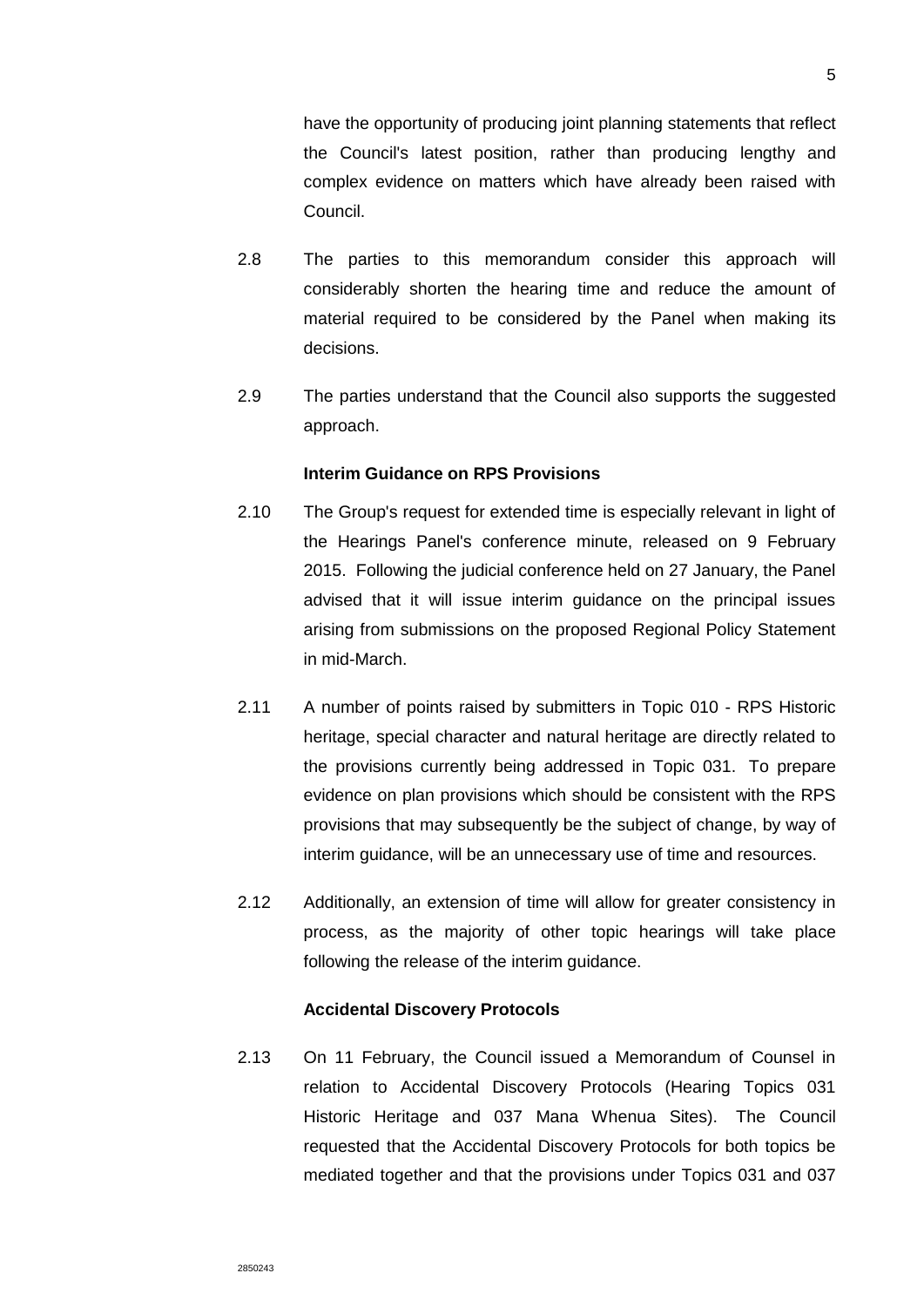be consolidated. The Panel agreed to joint mediation for these provisions (as well as for Topic 038 - Contaminated land).

- 2.14 The parties support this initiative, but note the mediation is set for 10 April 2015, which is after the scheduled hearing for Topic 031.
- 2.15 The parties consider that if the hearing for Topic 031 is deferred until after the Accidental Discovery Protocols mediation on 10 April 2015, evidence and hearing times will be reduced. If not, evidence and legal submissions will still need to address specific relief in respect of Historic Heritage accidental discovery protocols with the knowledge that the notified provisions will likely be considerably amended as a result of the upcoming mediation.
- 2.16 This will result in duplication of material and inefficiencies in process. With this in mind, the parties suggest that deferring the hearing for Topic 031 will streamline the overall process, despite the additional time sought.

### **3. RELIEF SOUGHT**

- 3.1 In the circumstances, the parties to this memorandum respectfully request that the Panel adopt the following timetable:
	- (a) Further mediation **23 March 2015**;
	- (b) Council evidence in chief **13 April 2015**;
	- (c) Submitter evidence in chief **28 April 2015**;
	- (d) Rebuttal evidence **5 May 2015**;
	- (e) Hearing **14 and 15 May 2015**.
- 3.2 The parties propose that the existing hearing date of 23 March 2015 be used for a further mediation focussed on an updated version of provisions.
- 3.3 The proposed dates will ensure sufficient time for informal discussions to occur and for Council to establish its position on the provisions prior to witnesses commencing evidence preparation. In turn the amount of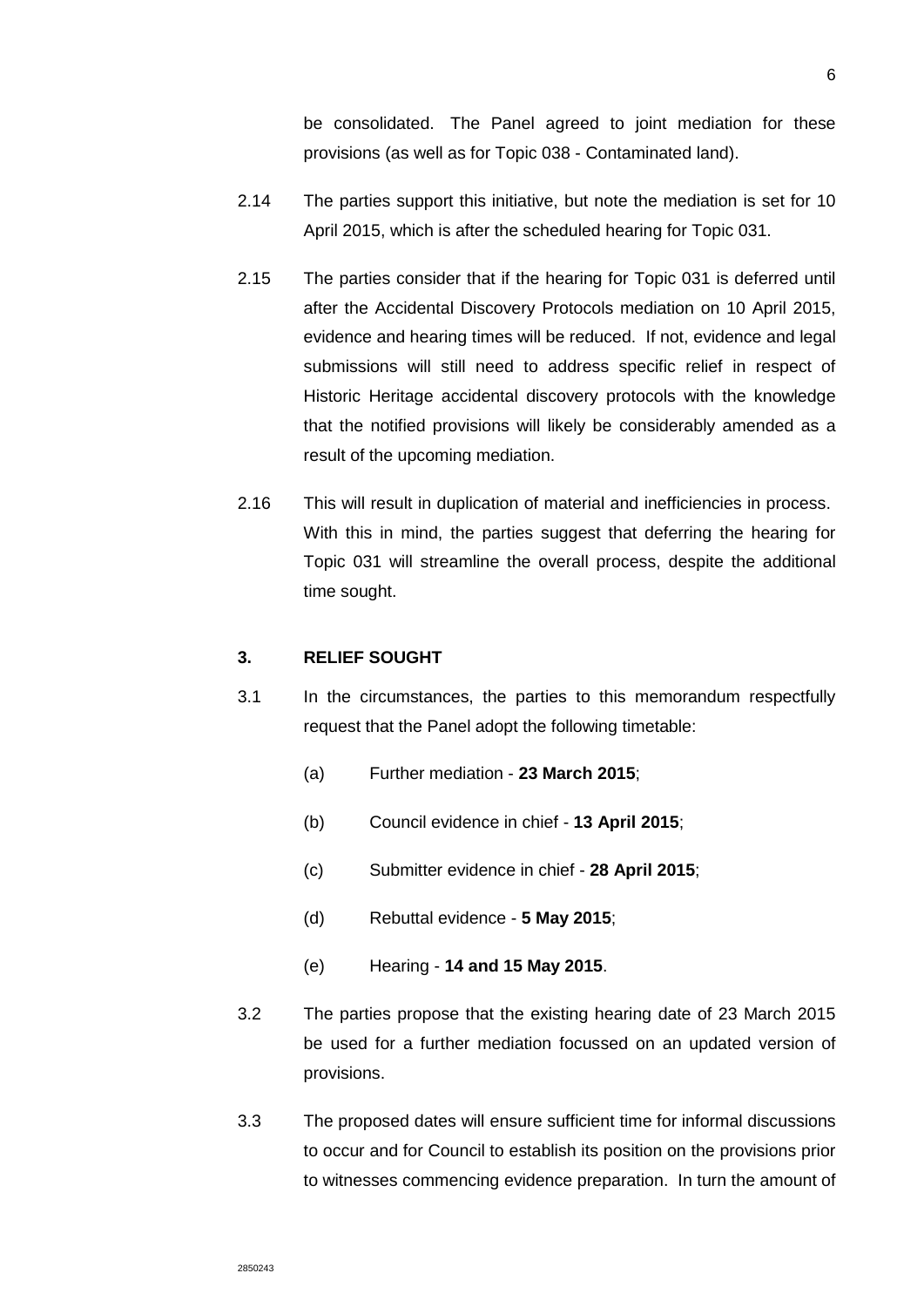material required to be considered by the Panel in making its decisions will be reduced leading to a more efficient hearing and decision-making process.

### **DATED:** 19 February 2015

#### **F Lupis**

Counsel for Unitec Institute of Technology Auckland District Health Board St Kentigern Trust Board McDonalds Restaurants (NZ) Limited Museum of Transport and Technology

**R Brabant**

Counsel for University of Auckland

**D Nolan**  Counsel for Ports of Auckland Limited

## **B Tree**

Counsel for 273 Neilson Street Limited Jarrod Blundell

**R Ashton** Counsel for Smith and Caughey

> **V Lala** Britomart Group Company Property Council

#### **C McGarr**

General Trust Board of the Diocese of Auckland Bledisloe Estate Trust

# **S Grace**

Department of Corrections